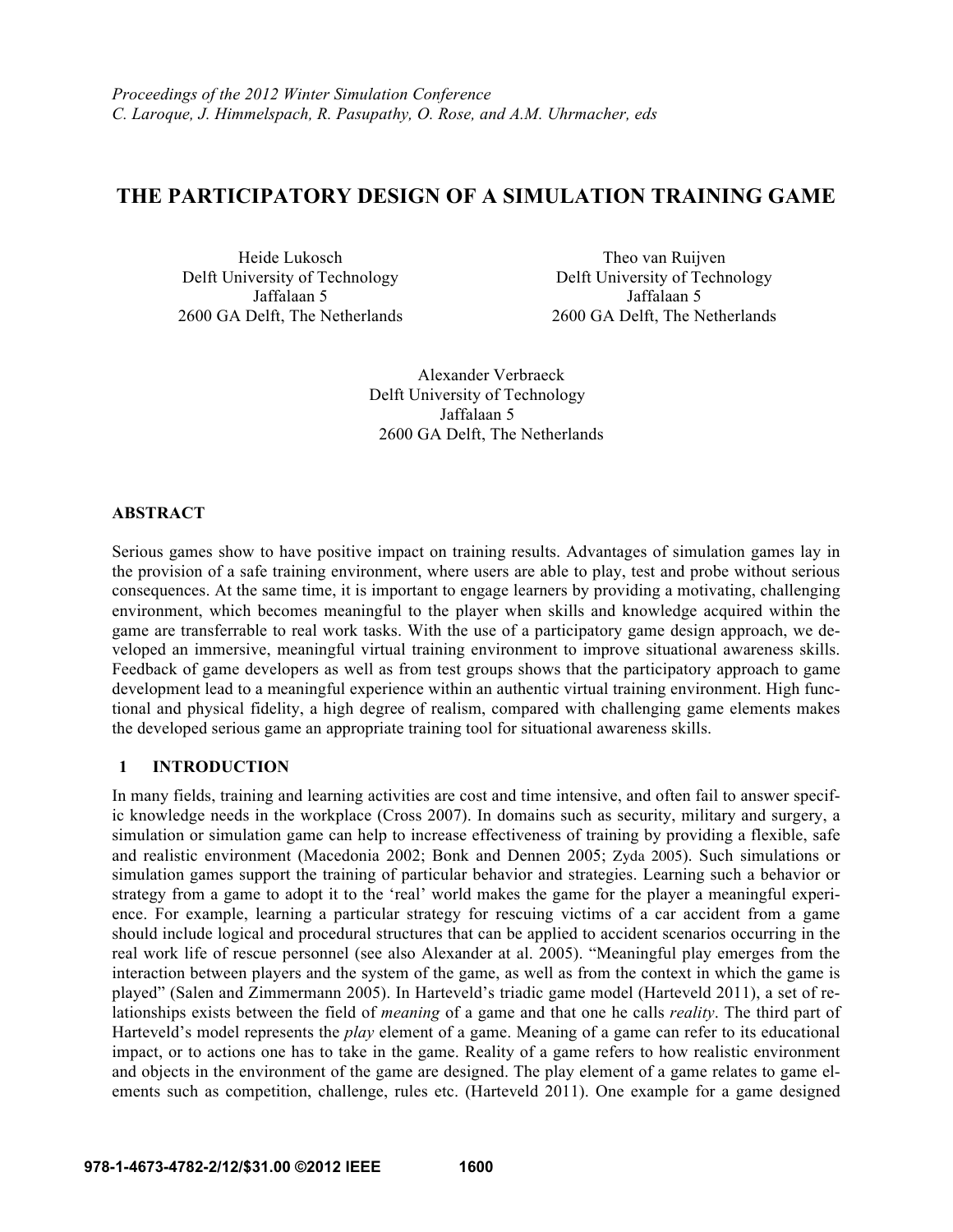along this model is the game *Dijk Patrouille* (Delft University of Technology/Deltares 2008), which aims at the training of dike watchers to detect possible damages of a dike. Another approach, comparable to the first two categories of Harteveld's model, can be found in describing a simulation game along its degrees of fidelity. Fidelity defines the degree to which the game emulates the real world and includes many more dimensions than only the visual design of a game, like auditory, vestibular, olfactory, proprioceptive etc. as elements of *physical* fidelity of a game. *Functional* fidelity defines how the serious game acts in response to the player's actions. *Psychological* fidelity is related to the notion of presence in a game, and to emotions like stress evoked by the environment (see also Alexander et al. 2005).

In this paper, we will not go so far to define every dimension of a game's fidelity, but will highlight those, which we experienced as crucial in designing a simulation game for close protection training, especially those, which are visually and functionally congruent with the real world. For defining which dimensions this would be in our particular case, we chose for a participatory design process, which will be illustrated in this paper.

 In our case, the simulation game's main objective is to raise situational awareness in a close protection mission. Situational awareness is understood as the ability to filter out certain details and highlight and extrapolate others, to better understand and control outcome (Aldrich 2009). Different people bring in different experiences and expectations, which makes them having a different awareness of a given situation. Serious games with their ability to represent a non-linear, immersive training experience can help to increase situational awareness and a shared understanding. For this purpose, we aim to develop a game experience that is meaningful to the player, understood as the user of the simulation game developed. Nowadays, simulation games are part of situational and weapon training of police and other security forces (Benjamins and Rothkranz 2007). It shows that police officers who receive realistic training are better prepared for the real scenario, which leads to a more coordinated and appropriate response (Muehl and Novak, 2008). Simulations like *Incident Commander* (Breakaway, Ltd.) are recognized as instruments preparing people for responding to natural disasters or crisis situations. Military has a long tradition of using simulations for strategy and combat training, because of the chance to clearly illustrate consequences of actions in a safe environment, without risk of injury or other damage (Macedonia 2002; Bonk and Dennen 2005) .

 The triadic game model, the dimensions of fidelity and the goal orientation of a game describe crucial ingredients for creating a meaningful, effective simulation game experience. In the design of the game presented here, these dimensions were used to develop an effective training simulation game. Additionally, we have chosen for a participatory design approach to achieve best possible results in order of training experience, authenticity and learning needs of the target group. Figure 1 shows how these four dimensions are related to each other in designing a meaningful game experience. In the following, we introduce the case and the starting points for the development of the simulation game scenario. We introduce the general model of a participatory design approach and how we applied this model in the specific case. Furthermore, we discuss advantages and challenges of this approach and show the results to which the participatory design process has lead so far.



Figure 1: Four dimensions of designing a meaningful game experience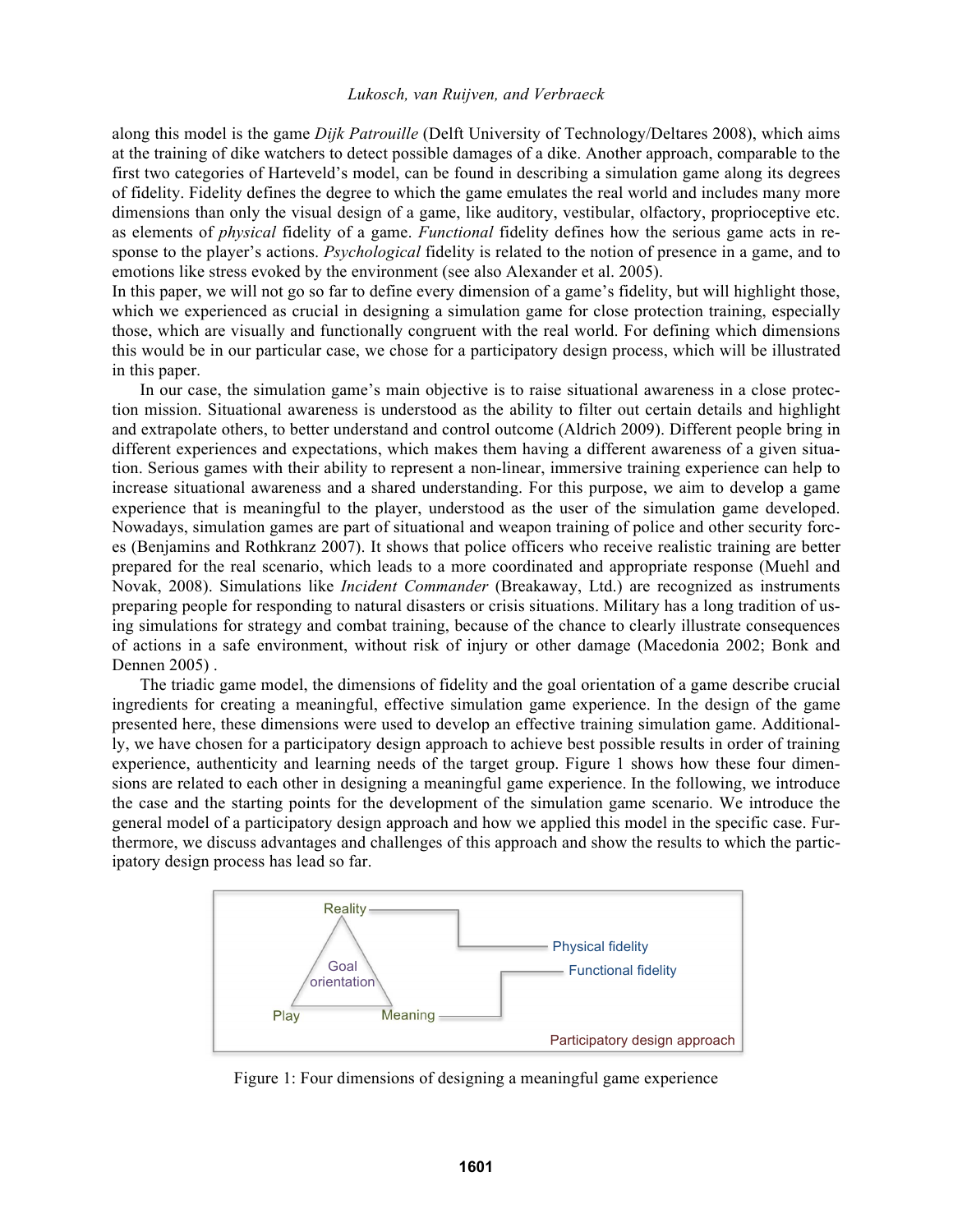### **2 FROM TRAINING TO GAMING: STARTING POINTS**

Training of police forces in the field of close protection and personal security is a resource intensive process. A wide set of skills and knowledge is needed to do a good job in close protection and observation. Work of police officers in this field includes detecting security risks, escorting people of public interest

and caring for public security. Traditional training methods include the use of case material, training on the job and expanded "real world" simulations or role plays. Especially the last method is time and cost intensive. A lot of organization, planning and human commitment is needed to simulate any relevant event within a "real" environment, which often is near to being impossible. For example, simulating the arrival of a "Very Important Person" (VIP) at a train station, including some deviant or even dangerous events, persons or objects, asks the involvement of public forces, role players and police staff. A lot of trainees have to travel at the same time to one single location and have to leave their regular work place for a longer period, which makes them unavailable for general or urgent duties.

 Simulation gaming is a means, which can tackle some of the challenges described here, and at the same time provides a nearly realistic experience within an authentic training environment. It includes the advantages of being time and place independent, and, once developed, asking much less capacity of training staff. Games offer an environment where students are able to play, probe, make mistakes and learn (Gee 2003). Serious games make use of visual, textual and auditory channels for feedback, challenges, and further components. They enable the player to enter virtual, artificial worlds, while being able to establish a strong relationship to the real world (Greitzer et al. 2007). With their combination of the game dimensions of challenge, phantasy and curiosity (Malone 1981), simulation games additionally work very motivating. Motivation to play a game also improves the learning and training effect of a simulation game (Garris et al. 2002).



Figure 2 – The design process of Roozenburg and Eekels (1995) extended for a participatory design

 We understand the learning and training context of a game as its meaningful context. Elements in the game become meaningful when serving for this purpose. When we understand every meaningful element in a simulation game as a sign, the field of semiotics can deliver helpful concepts on how to interpret these elements. The definition of Pierce (1958) contains four key elements that help us understand how a sign, thus an element within a simulation game, works. A sign is defined as representing something other than itself and is interpreted. The meaning of a sign derives from this interpretation. The context of the sign forms its interpretation. Signs can help us to understand simulation games in many contexts. To un-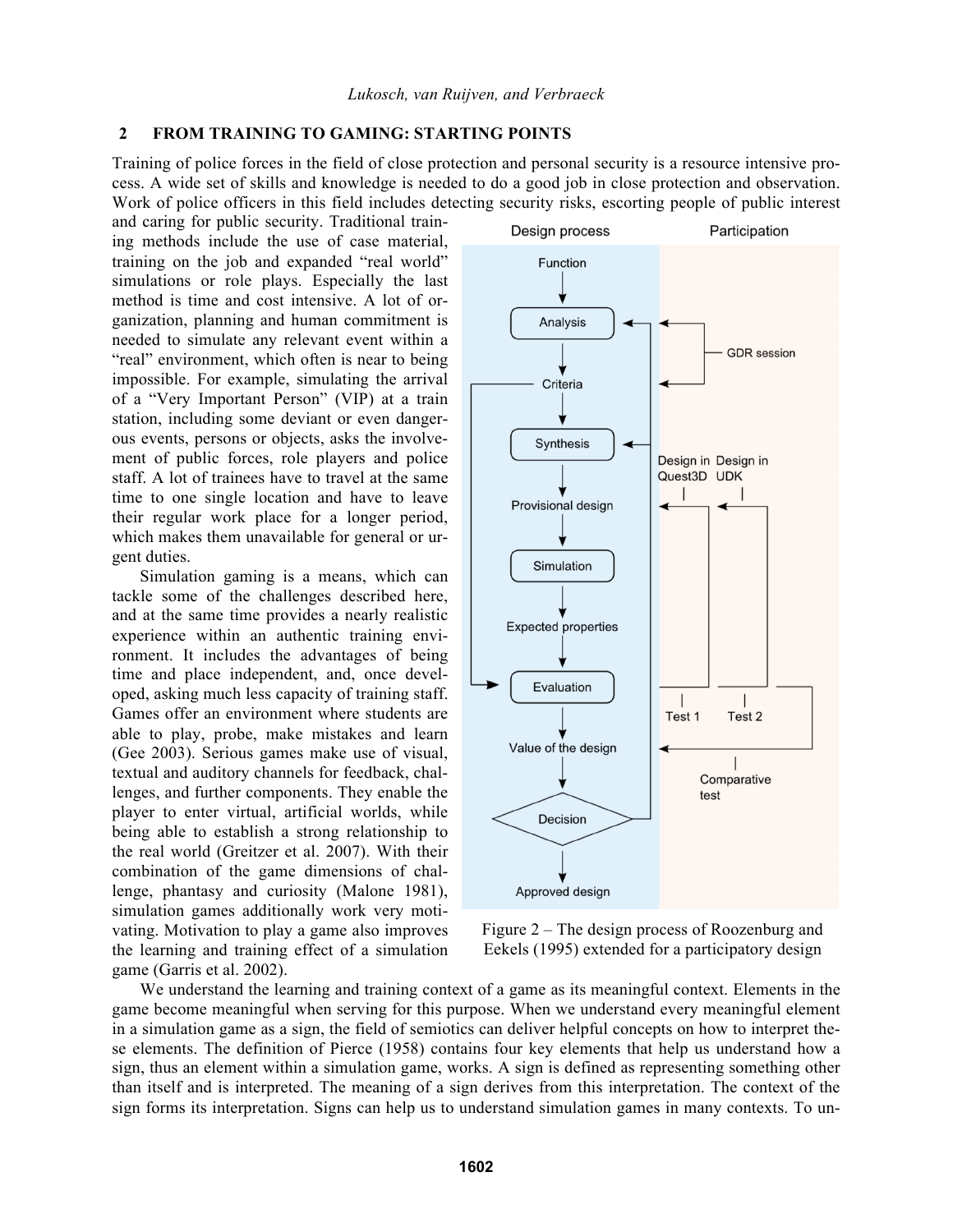derstand the relation between reality and meaning, we can order the game world in systems of signs, like elements of the landscape. In our case, systems of signs represent buildings, plants, streets, static or moving objects. All these systems together represent the world of the game to the player (Salen and Zimmerman 2005). The player of our game is supposed to become aware of the signs while interacting with the virtual environment, and to construct meaning out of the signs and their relations. The main aim of our design process was to develop as many meaningful game world elements as possible – and as useful – for the training of close protection. The target group for our game were police officers working in the field of close protection and investigation, as well as staff of a private security company. In three test sessions with the target group, we tried to analyze how important the dynamic, quantity and authenticity of the elements of the environments are for the training process. The results of each of the tests were brought back into the further development process of the game scenarios. The test-trainings were one element in our participatory design process, which is described in the next paragraph.

# **3 THE PARTICIPATORY DESIGN PROCESS**

The overall development of the simulation game followed the design steps described by Duke (1974): systems analysis, development of the game, and construction and testing the game. The design of the game scenarios followed a more extensive process as described by Roozenburg and Eekels (1995). The design process of Roozenburg and Eekels is shown in the left column of figure 2. We decided to involve experts and end-users in the design process and to setup a participatory design process. A participatory design process is understood as a design approach in which the users actually participate in and are in charge of the making of the design decisions (Gulliksen et al. 1999).

Users are one type of actors involved in the participatory design process, next to designers, educational experts, and managers of police and the private security company. Participation in this sense is meant to improve the design process aiming at developing a meaningful simulation game. The right column of figure 1 shows the moments at which experts and end-users participated in the design process throughout the project thus far. This paragraph describes the moments when experts and end-users participated in the design process and shortly presents the outcomes of the different steps.

### **Involving Experts to Establish Design Criteria**

As a start of the participatory design of the simulation game, a systems analysis was accomplished with help of a computer mediated brainstorm-session in a Group Decision Room (GDR) (Kolfschoten/de Vreede 2009). We also engaged in a role-play game, interviews with experts in the field and a review of literature on serious games to enhance situational awareness and the use of gaming simulation in military and police training. The analysis resulted in a set of criteria for three game scenarios. These criteria have again been discussed with the target group.

 The function of the complete training game, consisting of three scenarios, was basically defined in line with the project objectives. The main aims of the project are to enhance situational awareness, to increase the ability to recognize deviant behavior, and to enhance (inter) organizational communication skills of agents involved in close protection. The first game scenario was decided to aim at fostering situational awareness skills of individual police officers and security personnel. Following the critical criteria of the project description, the environment should therefore be authentic, taking place in the city of the Hague, realistic, vivid, adaptable and (at the highest level of complexity) multiplayer. The second and third scenarios were decided to involve team and inter-organizational communication skills. In this paragraph we present the participatory design process for the first scenario.

### **Involving end-users to test prototypes**

The criteria set for the first scenario ended up in a first game concept that was realized as a first prototype. This prototype was developed within a Quest3D**™** training environment extended with the XVR™ simulation software package provided by a training simulation company with extensive experience in the field of virtual safety training. This environment and its extension has proved itself as a useful simulation game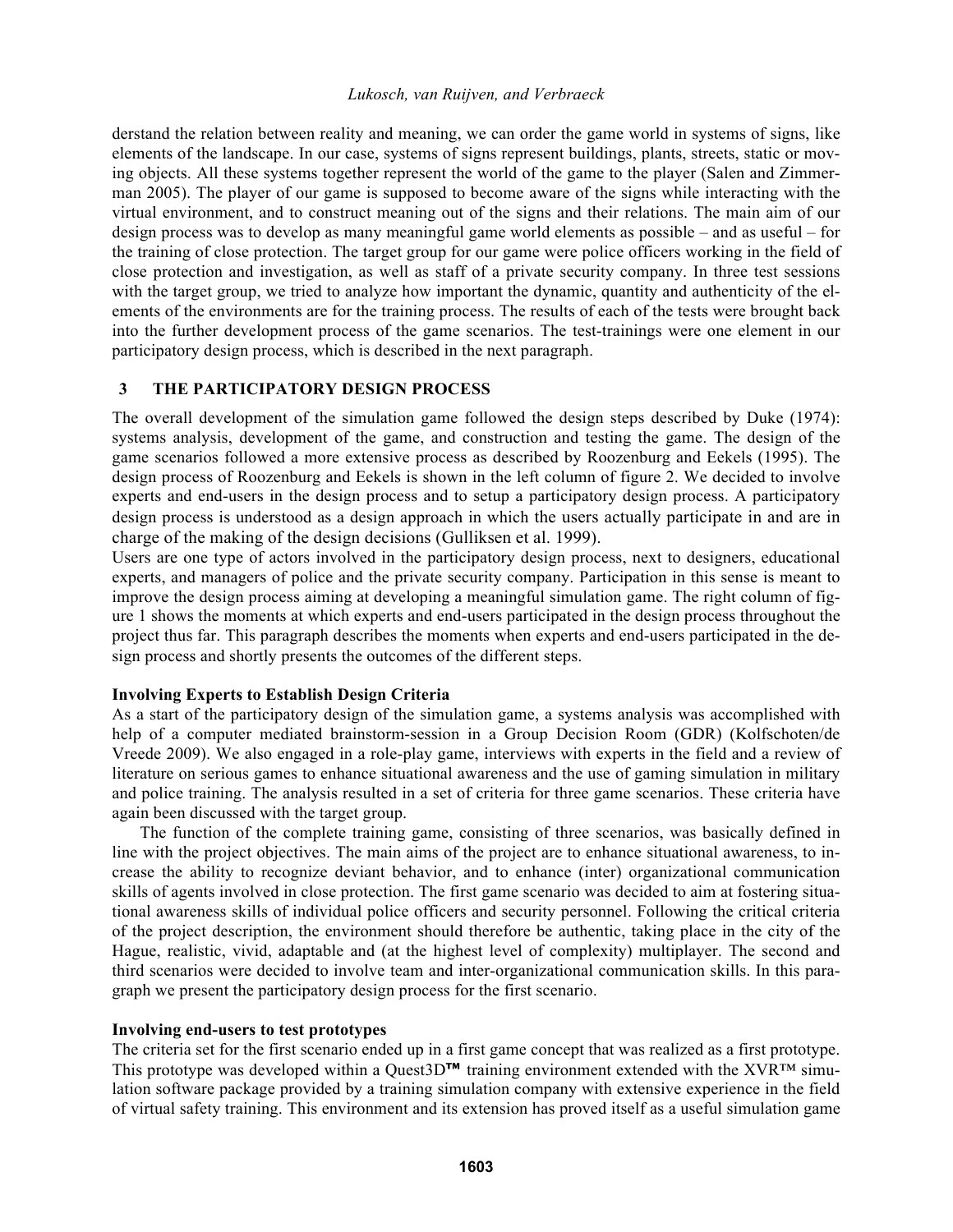environment in the field of safety and security. The prototype – or Quest3D™ design – was tested with six professionals from the field of close protection. This test is referred to in figure 1 as test 1. This first design included a virtual model of the city if The Hague, the Netherlands. It represents a part of the city center, an area that belongs to the target group's real working environment. The scenario included typical objects like trams, cars, bicycles, walking and sitting people and plants. Furthermore, the scenario included some deviant objects, like a sniper on a roof and a man with a knife in his hand. The assignment of this scenario was to find all deviant objects within a given time.

 The test revealed two main drawbacks in the first design. First, the environment was not sufficiently vivid to make it difficult to distinguish between normal and deviant behavior. And second, the participants declared the motion mechanics of the moving objects in the virtual environment as being nonrealistic.

 Based on this result we decided to reiterate the design process with an alternative game engine, which is known as a very powerful tool (Van Est/Poelman/Bidarra 2011) and thus expected to be able to enhance the level of realism and vividness compared to the Quest3D™ engine. The second provisional design of the first game scenario was made with help of the UDK™ gaming environment. The resulting prototype was again tested, now with eight professionals from the field of close protection. This test is depicted as test 2 in figure 1. Overall functionalities of both game development engines are described in (Smith/Trenholme 2008) for the UDK™ engine and in (Godbersen 2008) for the Quest3D™ engine.

 The second test showed that greater vividness and realism could be achieved with the UDK™ game engine. However, as the UDK™ environment does not come with an object library to instantly fill the training environment, it requires considerably more time to develop the game scenario.

 The two tests involved the same set of criteria consisting of seven main areas of attention. The outcomes of the two tests make it possible to compare the two prototypes on these seven dimensions. To compare the two designs, the outcomes are combined in table 1. A comprehensive overview of the outcomes and lessons learned from the design process are presented in (Lukosch, van Ruijven and Verbraeck 2012). A summary of the outcomes is provided below.

| <b>Game design dimension</b> | $Question^{\text{TM}}$ | $UDK^{TM}$ |
|------------------------------|------------------------|------------|
| Authentic urban environment  | $++$                   | $++$       |
| Detailed environment         | $+/-$                  | $++$       |
| Vivacity / busy environment  |                        | $++$       |
| Motion mechanics             | $+/-$                  |            |
| Scenario adaptation          | $++$                   |            |
| Multiplayer option           | $++$                   | $++$       |
| Commercial exploitation      |                        |            |

*The Quest3D***™** *vs. the UDK***™** *design* 

Tabel 1 - Outcomes of the tests of the two prototypes

### **Authentic Urban Environment**

It is possible to develop a virtual model of a part of the city center of The Hague in both Quest3D**™** and UDK**™**. For both engines, a point cloud served as a framework for building heights and distances between objects. Pictures were used to texture buildings and objects. Being familiar with the environment was considered necessary to create the right atmosphere in the virtual environment.

### **Detailed Environment**

Environmental details are mainly created through the textures of buildings and objects. Quest3D**™** makes use of two dimensional textures while UDK**™** allows three dimensional texturing (normal mapping) through several parameters. Because of this ability, UDK**™** can present a considerably more detailed environment than Quest3D**™**.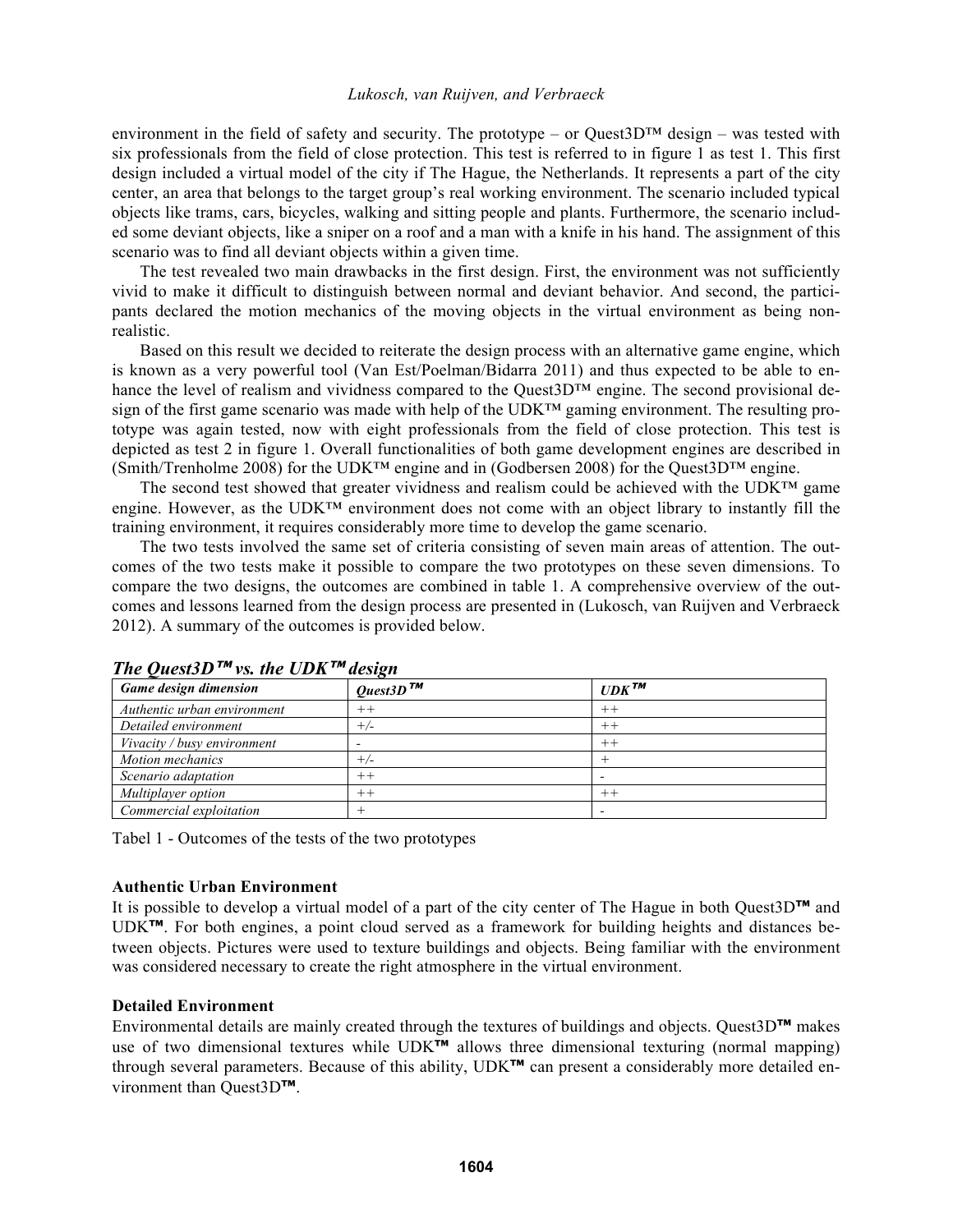# **Vivacity**

Because of its design, Quest3D**™** cannot hold more than 200 objects on a normal PC without slowing down significantly. UDK**™** can hold a virtually infinite amount of objects. Creating the true vivacity of an urban environment requires the simultaneous presence and movement of many different objects. The first technological tests showed as well that UDK**™** holds a considerable advantage over Quest3D**™** in this respect.

# **Motion Mechanics**

Motion mechanics in the Quest3D**™** version are relatively poor. Object movement is based on single mechanics. In UDK**™**, motion mechanics can be borrowed from a wide range of sources, making it possible to create variation between the movement of different objects.

### **Scenario adaptation**

Scenario adaptation is quick and straightforward in the Quest3D**™** version. Through a drag-and-drop function, objects from a library can be placed in the virtual environment. The XVR™ software package adds a comprehensive library of emergency management objects to the Quest3D**™** engine. UDK**™** does not hold such a library which makes scenario development a time consuming process.

# **Multiplayer option**

Both Quest3D**™** and UDK**™** have a multiplayer option.

# **Commercial exploitation**

The Quest3D**™** engine with the XVR™ extension has been an integral part of the project from the start. When a simulation game with Quest3D**™** is realized it can be exploited commercially. UDK**™** comes with a license based system for commercial exploitation which can result in high costs when the group of player expands.

### **Graphics**

To illustrate the differences in graphical design between the two engines, we show two examples of both games in figure 3 (Quest3D**™)** and 4 (UDK**™)**. Nevertheless, the real differences between the two versions are best experienced while playing the game, where one would perceive the graphical differences much better than a static 2D-figure can represent.



Figure 3 – Example of the Quest3D<sup>TM</sup>-environment Figure 4 – Example of the UDK<sup>TM</sup>-environment

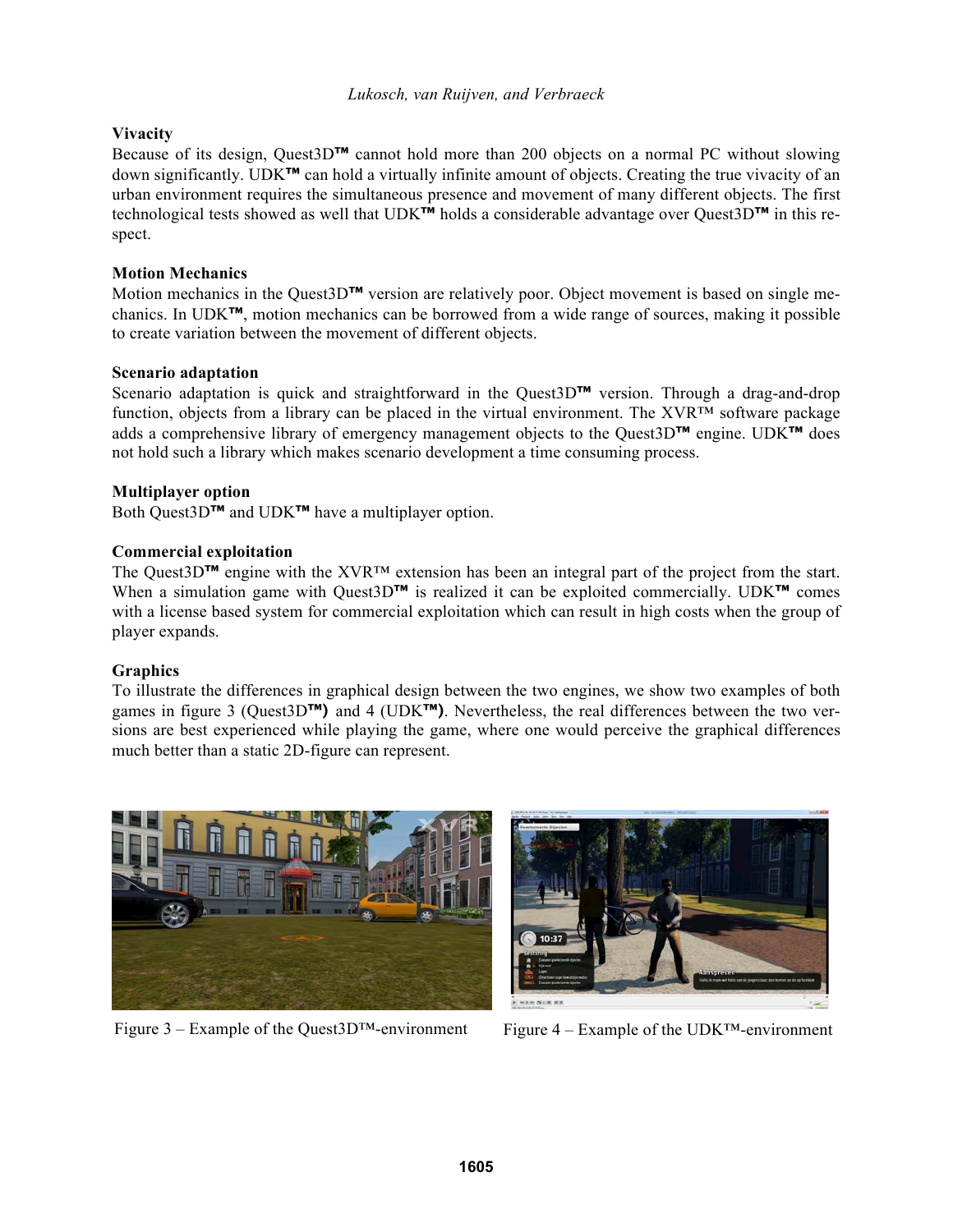### **Involving end-users for a comprehensive comparative test**

On basis of the first two tests some adjustments have been made to the two prototypes. The Quest3D™ design was upgraded to a new version of the game engine that allowed for more detailed graphics. As there was no time to convert the model of the city of The Hague to this new version, it was decided to continue with a non-authentic but comparable city center environment. The new Quest3D™ prototype was setup to be played under the supervision of an instructor who also represented a response cell, acting as a voice of the characters in the virtual environment.

 The UDK™ prototype only received some minor changes and was setup as a single player simulation without an instructor. The only interaction between instructor and trainee in case of the UDK™ prototype consisted of a short briefing and debriefing and if necessary some technical support.

 With the two enhanced prototypes we setup a third and larger test to evaluate both designs in the light of the project objectives. This test is referred to in figure 1 as 'Comparative test'. The comparative test involved sixteen participants, all professionals from the field of close protection. The participants were allocated to two groups of eight professionals each. One group tested the Quest3D™ design first and the UDK™ design second while the other group tested both prototypes in the opposite order.

 Information for the comparative evaluation of the two prototypes has been collected in three different ways. First, during and after the tests the participants filled in several questionnaires. Second, the participants have been observed during the test. Information from the questionnaires and observations was used to assess the participants opinion and experience with the two separate designs. Third, an extensive debriefing was held with the sixteen professionals together. The debriefing was mainly used to collect the opinion of the participants on the research project thus far and the differences between and value of the two prototypes.

#### **Preliminary outcomes of the comparative test**

We did a preliminary analysis of the outcomes of the comparative test. From this analysis we selected four major outcomes that will be discussed in some more detail.

• Participants have a preference for guidance from an instructor during the simulation game. The exercise with the Quest3D™ environment was supported by an instructor who also acted as a response cell. In contrast, the exercise in the UDK™ environment had to be completed with as little interference of the support staff as possible. Both the observations and the debriefing indicated that the participants preferred to be guided by and interact with an instructor during the simulation game. Communication with the instructor occurred naturally and the participants seemed to be used to the presence of an instructor during exercises.

• Communication with team-members or the operational command is desirable to establish a realistic exercise, also when the main aim of the exercise is to enhance individual situational awareness.

Although the main aim of the exercise was to enhance the situational awareness of individuals, the participants considered it necessary to communicate with their colleagues and with the operational command center. As such communication is an important aspect of their daily work, the participants considered communication to be a necessary aspect of a realistic exercise.

• Participants quickly get immersed in the virtual environment and in the overall simulation game. Both in the simulation game with the Quest3D™ and the UDK™ environment the participants were quickly immersed in the simulation. Although it took a few minutes to get used to the controls in both environments the participants quickly understood the goal of the simulation game and started to execute their tasks. In the Quest3D™ design communication emerged naturally while the participants playing the UDK™ prototype quickly became concentrated on their individual tasks.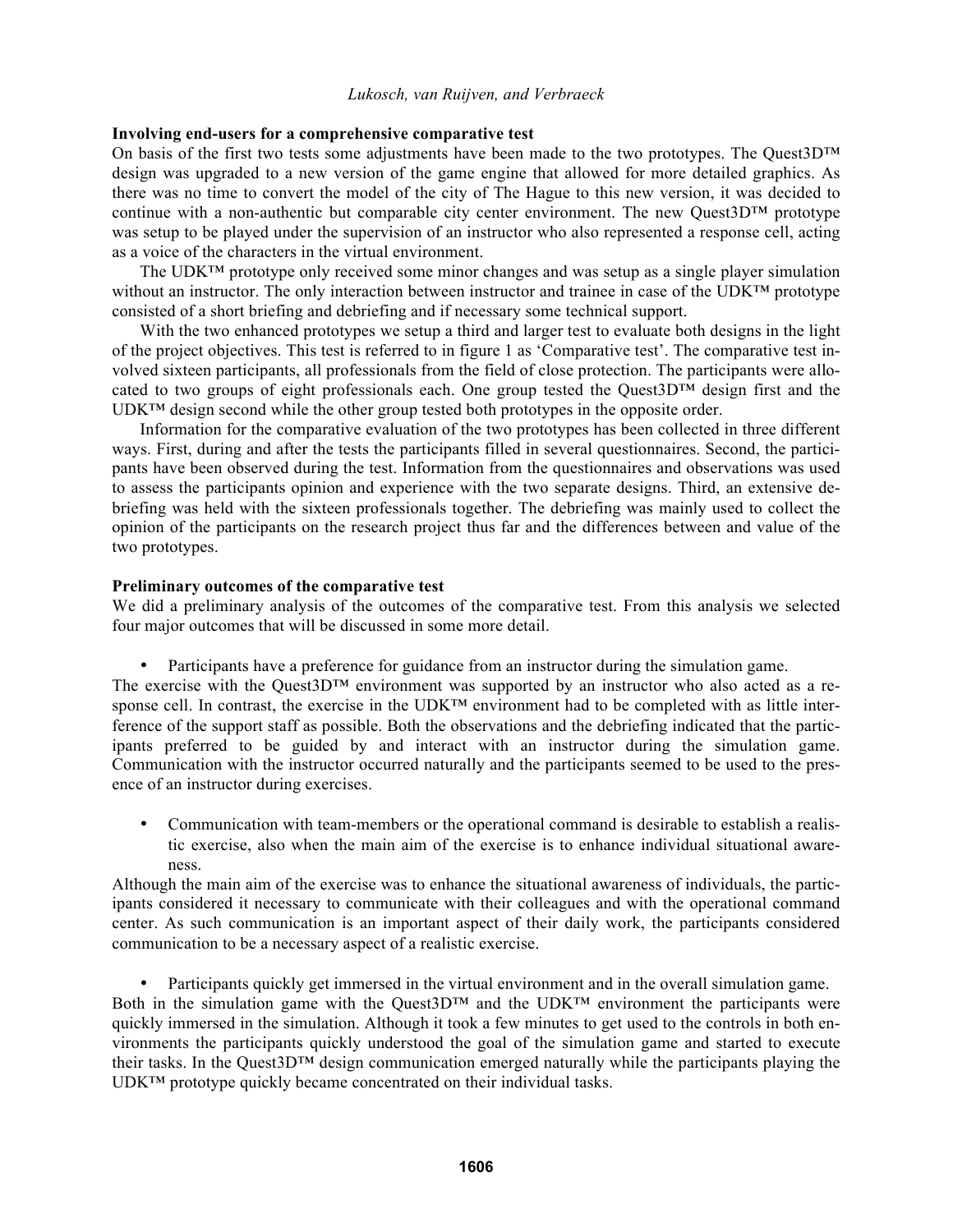• For experienced professionals it is not necessary to have an authentic environment, realism is more important.

During the debriefing the participants stated that the presence of an authentic environment like the city center of The Hague is not a necessary feature of the simulation game. While they believed that an authentic environment can be useful for novices to become familiar with the area, they did not see the added value for experienced professionals in close protection. High levels of realism and detailed objects are considered to be of higher importance as they make it more difficult to detect security threats.

### **4 DISCUSSION**

In the case described here, a simulation game was developed to train police agents in the field of close protection. Three tests were conducted with the first scenario, being build within two different game engines. The test settings included pre- and post questionnaires, video and life observation and a de-briefing on training success and game design matters.

 Compared to traditional training settings, it shows that a simulation game training is easier to organize and asks for less capacity of trainers. Still, we see that guidance and feedback of experienced trainers is very welcome, especially at the very moment of knowledge exchange within the de-briefing. The role of the trainer is appreciated in our game scenario, where the trainer also functions as part of the game and takes over some of the roles of the virtual agents without artificial intelligence. For the simulation game's learning effect, prior experience of the users with experiential learning approaches and self-directed learning is important. In our case, most users weren't familiar with playing a game or using a simulation for training and learning purposes on their very own, so companionship and guidance of the trainer were appreciated. The second scenario of the game, which was meant to be played alone, had to be accompanied by technical staff to introduce the most important functionalities and control mechanisms of the game. In the first minutes of playing the single-player scenario, questions on how to move through the virtual world and how to behave towards agents and objects arose, too. An user interface makes interaction possible in this second scenario. The interface is appreciated, but players also experience it as disturbing the feeling of flow they have when concentrating on the game process itself.

 From both scenarios, we see that in a high-fidelity environment, every single detail should be of high quality. As the comparative test showed, the generic urban model was sufficient for the game play, but the authentic environment was more appreciated. Still, designing an authentic environment is very cost and time intensive, because every part and object of the scenario has to have the same degree of fidelity, otherwise it could be experienced as a clue, or rises criticism of the players. The users in our case find the authentic environment very helpful, especially for beginners and for preparation of unknown territories. For experienced users of the simulation game, creating an authentic environment requires a large effort while the added value seems to be modest.

 Even if our user group did not exist of highly experienced game players, expectations regarding graphics and game mechanics were high. The assignments in the simulation game have to correspondent to real-life tasks, and the virtual environment of the game should serve real-life awareness experience, following the users. The score system of the game was supporting the engagement, the users were motivated to play the game and to get a good result by the direct competition with each other.

The learning objective of our simulation game was to improve situational awareness skills. Most users estimated the simulation game as a meaningful experience in the sense of serving this objective, with some limitations. On the one hand, they missed the feeling of intuition that they use in daily work. It's a feeling that hardly can be awoken by the simulation game's artificial environment, agents and objects. Furthermore, every object and agent is deviant in a game, because it is "just" an artificial object or agent, not a real one. On the other hand, communication with colleagues is essential in the work of close protection. As this was not the main learning objective of our simulation game, communication with other colleagues wasn't possible. This was experienced as a huge limitation of the assignments in the scenario.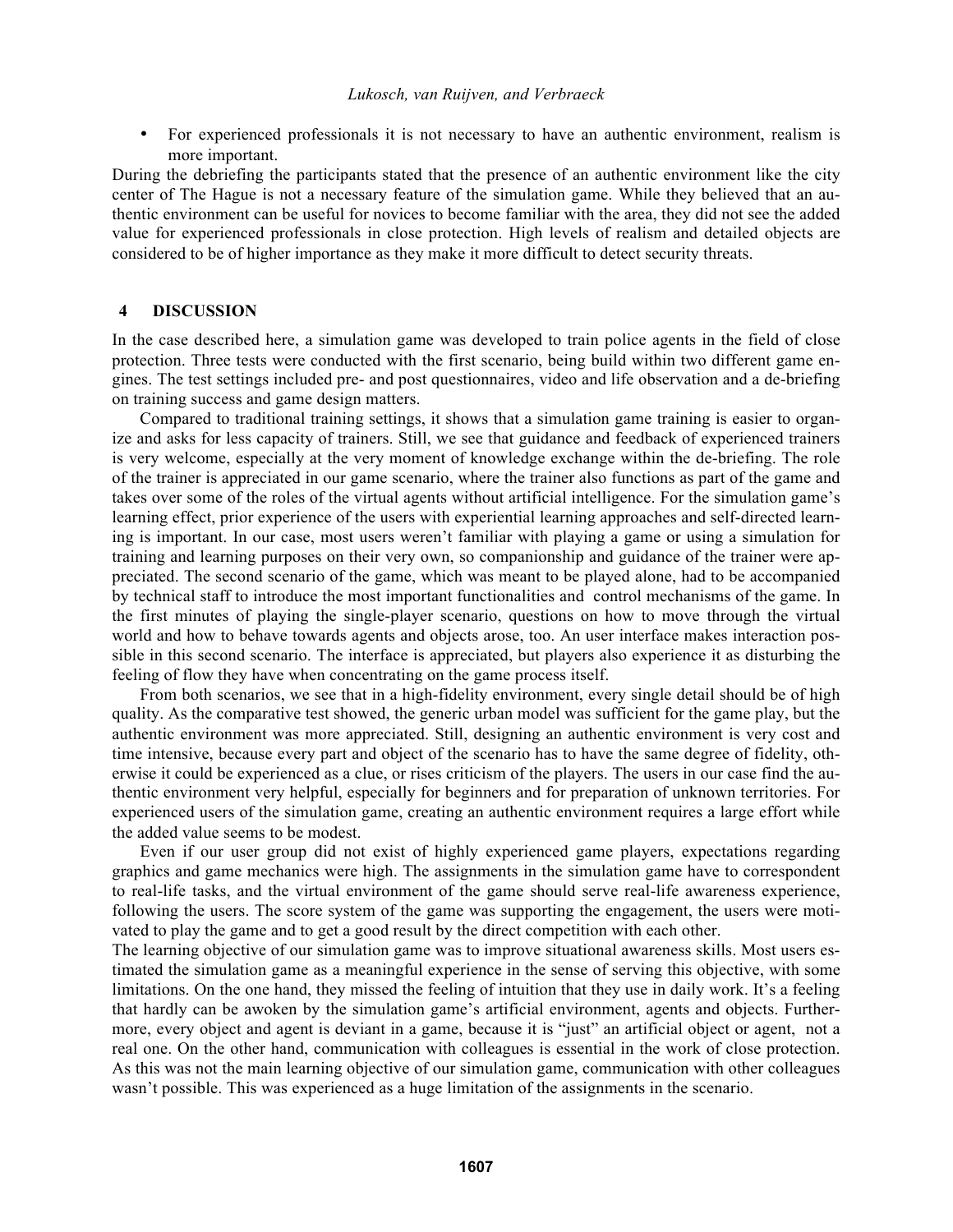In developing our game, we followed a participatory design process, involving two user groups, experts of the field, and game and instructional designers at every stage of the development process. Through a systems analyses, we arrived at first requirements of the game, which later have been refined by testing the game with the target group. The first test brought about that the scenario was too "clean", and physical fidelity was too low in an almost empty environment. This scenario included too little visual and auditive signs to be estimated as an attractive training instrument. As the software used for the first version could not handle more elements within the virtual world, we decided to try a different game engine and ended up with a much richer environment. It was also easier to add some game mechanics, like interaction possibilities with objects in the virtual environment, which were also related to a score mechanism. The second version of the game also has to be played within a time limit, which increased the pressure on the players to succeed within the environment. It also included the briefing-material.

 The participatory design process, especially with involving the end-users of the game, improved the simulation game and the playing experience a lot. On the other hand, we had to handle different interests of the participating stakeholders in the design process and had to work out compromises that suit every participant. Doing this slowed down the design process a little bit. Furthermore, involving the end users is a very sensitive process, because the opinions of the end-users have to be translated to the design of a meaningful simulation game experience.

### **5 CONCLUSIONS AND FURTHER WORK**

We have introduced the participatory design process of a simulation game aiming at training situational awareness skills in close protection work. We used a well proven design process for simulation games and combined this with the active participation with end-users, designers, educational experts, and managers of police and the private security company. This approach improved the design result and lead us to a meaningful simulation game with objects and agents that could be interpreted as meaningful signs, which was appreciated as useful training tool by the users, with some limitations.

Our future research will focus on distinct game scenarios to test how different game modes and mechanics will influence learning effects. One important question to be answered is on balancing the design efforts of an authentic virtual environment with those of the look and behavior of the virtual objects and agents within this environment. For the next scenario's, a team player version with improved behavior of the virtual agents is planned, which will be tested in a hybrid training session, together with real-life assignments and compared to a test group without training with a virtual simulation game.

In our recent approach, the virtual agents in the simulation game show a minimal degree of artificial intelligence. They cannot respond in a complex way and cannot estimate a player's behavior. Future research would include artificial intelligence in the simulation game that would help us to conclude whether a more intelligent approach could support the feeling of intuition, which is missing in the recent simulation.

## **ACKNOWLEDGMENTS**

This work has been realized with support of the Pieken-in-de-Delta program of the Dutch Ministry of Economic Affairs, Agriculture and Innovation and the City of The Hague. Most of the game was developed through the hard and excellent work of the GameLab of the Faculty of Technology, Policy and Management at Delft University of Technology.

### **REFERENCES**

- Aldrich, C. 2009. The complete guide to simulations and serious games. How the most valuable content will be created in the age beyond Gutenberg to Google. Pfeiffer, San Francisco.
- Alexander, A.L., Brunye, T., Sidman, J., Weil, S.A. 2005. From Gaming to Training: A Review of Studies on Fidelity, Immersion, Presence, and Buy-in and Their Effects on Transfer in PC-Based Simulations and Games. Aptima, Inc., Woburn, MA.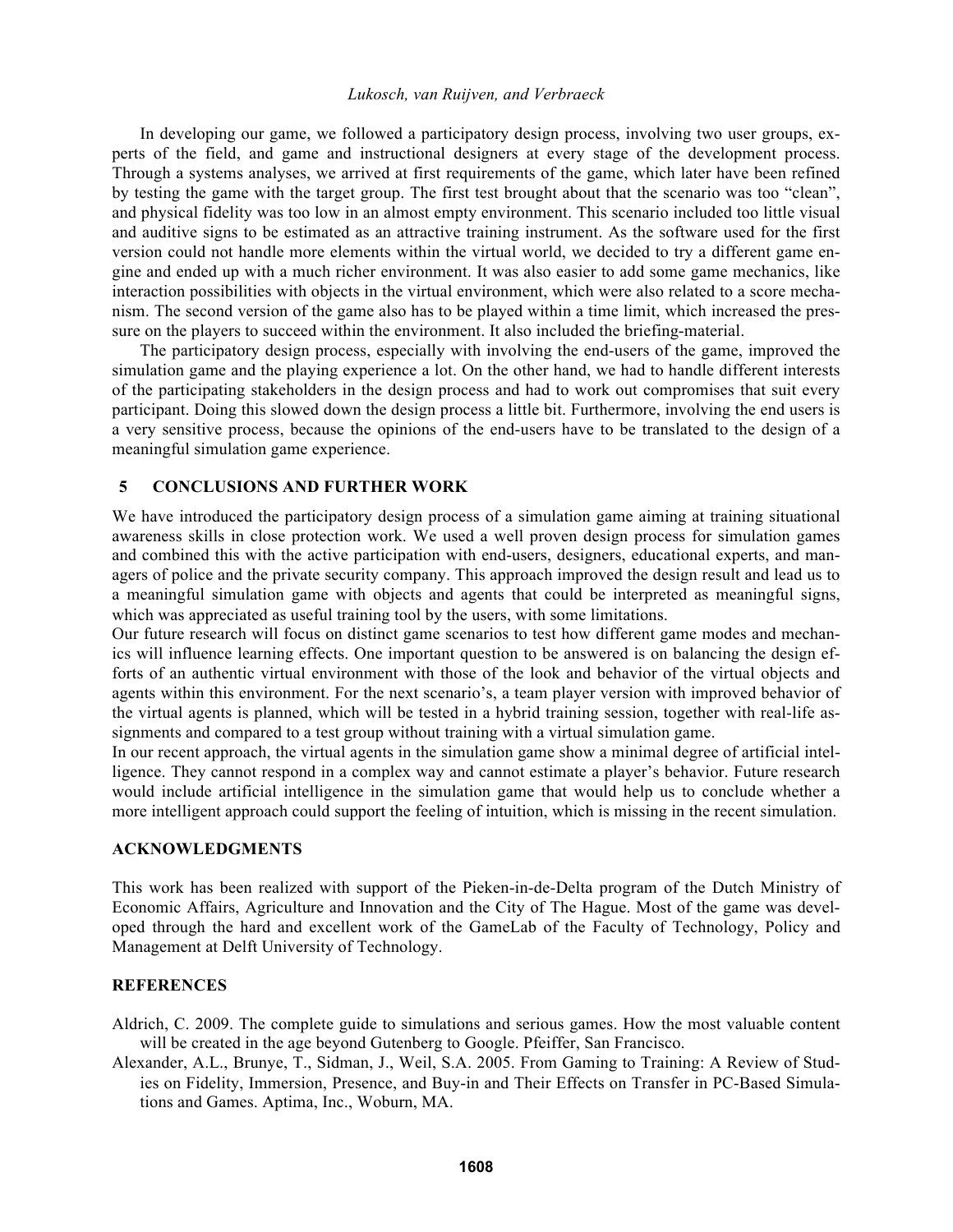- Benjamins, T. & Rothkranz, I.J.M. 2007. Interactive Simulation in Crisis Management, (B. Van de Walle, P. Burghardt and C. Nieuwenhuis, eds.). Proceedings of ISCRAM 2007, 571-580.
- Bonk, C. J. & Dennen, V. P. 2005. Massive Multiplayer Online Gaming: A Research Framework for Military Training and Education. Technical Report, Department of Defense, USA.
- Chalmers, A. & Debattista, K. 2009. Level of Realism for Serious Games. IEEE Proceedings of 2009 Conference in Games and Virtual Worlds for Serious Applications.
- Cross, J. 2007. Informal Learning: Rediscovering the Natural Pathways that Inspire Innovation and Performance. Pfeiffer, San Francisco.
- Duke, R. D. 1974. Gaming: The future's language. New York, NY: SAGE.
- Garris, R., Ahlers, R., Driskell, J. E. 2002. Games, Motivation, and Learning: A Research and Practice Model. Simulation & Gaming 2002: 33, 441-467.
- Gee, J.P. 2003. What Video Games have to teach us about Learning and Literacy. New York: Palgrave Macmillan.
- Godbersen, H. 2008. Virtual Environments for Anyone. Multimedia, IEEE, 15 (3), 90-95.
- Greitzer, F. L., Kuchar, O.A., Huston, K. 2007. Cognitive Science Implications for Enhancing Training Effectiveness in a Serious Gaming Context. ACM Journal Educational Resources in Computing, Vol. 7., No. 3, 2007, article 2.
- Gulliksen, J., Lantz, A., Boivie, I. 1999. User Centered Design in Practice Problems and Possibilities. SIGCHI Bulletin, 31(2), 25–35.
- Kolfschoten, G. L. & de Vreede, G. J. 2009. A Design Approach for Collaboration Processes: A Multimethod Design Science Study in Collaboration Engineering. Journal of Management Information Systems, 26 (I), 225-256. Sharpe Inc.
- Lehman, D. R., Lempert, R. O., & Nisbett, R .E. 1988. The effects of graduate training on reasoning: Formal discipline and thinking about everyday-life events. American Psychologist, 43, 431-442.
- Lukosch, H.K., van Ruijven, T.A.W., Verbraeck, A. 2012. The other city ? How to design authentic urban environments for serious games. International Conference on Information Systems for Crisis Response and Management (ISCRAM) 2012.
- Macedonia, M. 2002. Games Soldiers Play. IEEE Spectrum, March 2002, 32-37.
- Malone, T. W. 1981. What makes things fun to learn? A study of intrinsically motivating computer games. Pipeline, V. 6, No. 2, 50-51.
- Muehl, W. & Novak, J. 2008. Game Development Essentials: Game Simulation Development. Thomson Delmar Learning.
- Pierce, C.S. 1958. Collected Papers of Charles Sanders Peirce. Harvard University, Cambridge, MA.
- Roozenburg, N. and Eekels, J. 1995. Product Design: Fundamentals and Methods. Chichester: Wiley, 1995, 84-93.
- Salen, K. & Zimmermann, E. 2005. Game design and meaningful play. In: Raessens, J./Glodstein, J. (ed.) Handbook of Computer Game Studies. MIT Press, Cambridge, MA.
- Smelik, R., Tutenel, T., de Kraker, K.J., Bidarra, R. 2010. Integrating procedural generation and manual editing of virtual worlds. Proceedings of the 2010 Workshop on Procedural Content Generation in Games.
- Smith, S. P. and Trenholme, D. 2008. Computer game engines for developing first-person virtual environments. Virtual reality, 12 (3). pp. 181-187
- Van Est, C. V., Poelman, R., Bidarra, R. 2011. High-level Scenario Editing for Serious Games. Proceedings of GRAPP, 2011, 339-346.
- Zyda, M. 2005. From visual simulation to virtual reality to games. Computer, 38, (9), 25-32.

# **GAMES**

Dijk Patrouille, Delft University of Technology and Deltares, The Netherlands, 2008. Incident Commander, Breakaway, Ltd., Hunt Valley, MD, 2007.